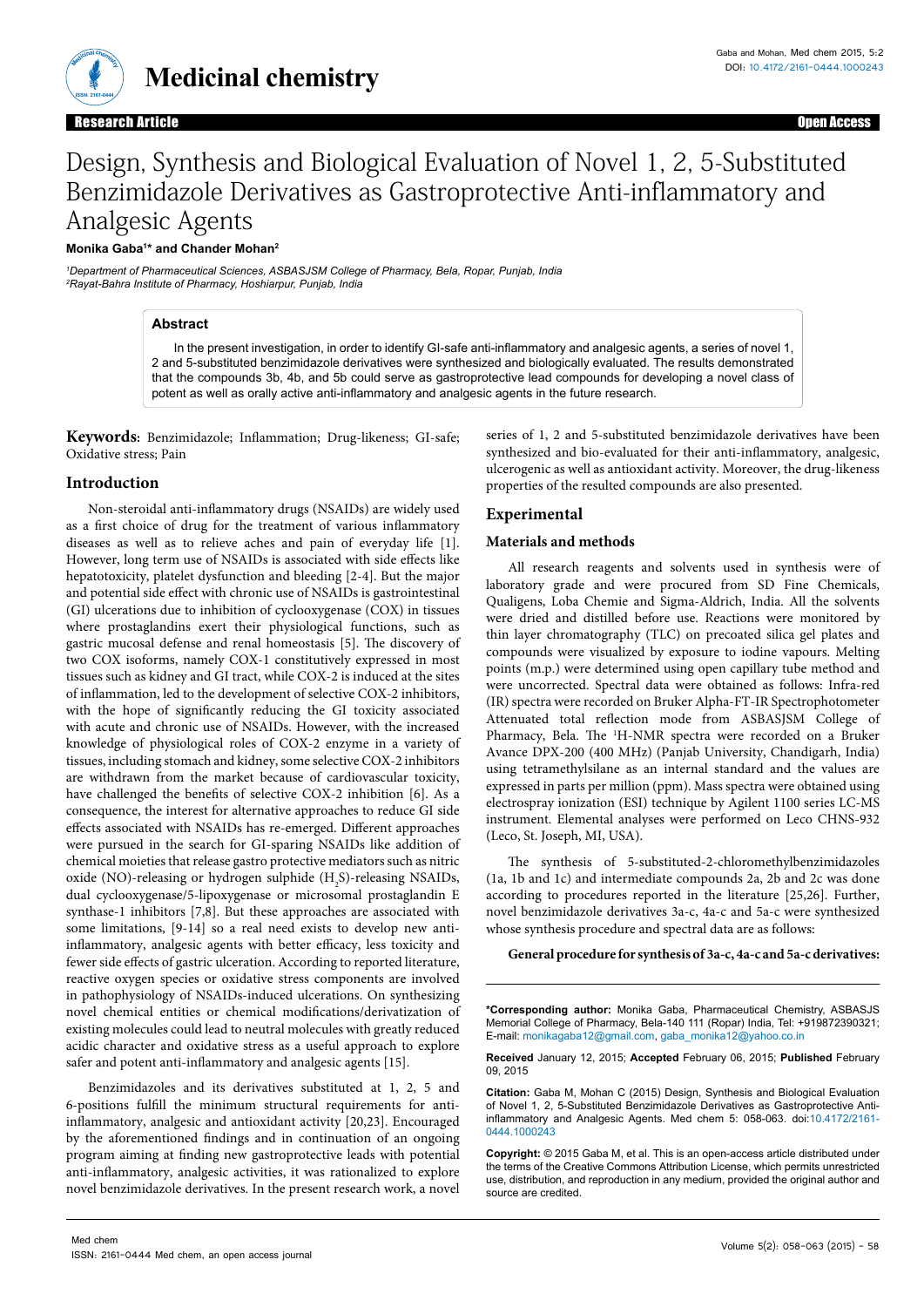For the synthesis of benzimidazole derivatives, different substituted aryl amines were added to the solution of compound 2a-c (2g, 0.006 mol), potassium iodide (2 g, 0.012 mol) and potassium hydroxide (1 g, 0.017 mol) in dry ethanol in a round bottom flask. The mixture was refluxed for 24 h and then poured into ice-cold water. The precipitates formed were filtered at the pump, washed, dried and crystallized by using hot water.

**N-((5-Nitro-1-(phenylsulfonyl)-1H-benzo[d]imidazol-2-yl) methyl)benzenamine** (**3a**): Yield: 60%; m.p. 242-24°C; dark yellow solid; R*<sup>f</sup>* : 0.62 [Chloroform:Methanol (92:8)]; IR: 2960 (Aromatic -CH str), 1510 (Aromatic -C=C str), 3425 (-NH str), 1340 (-CN str), 740 (-CCl str), 886, (S(=O)<sub>2</sub> str), 1513 (N=O str) cm<sup>-1</sup>. <sup>1</sup>H NMR (DMSO-*d*6, 400 MHz, δ ppm): 2.19 (s, 2H, -CH<sub>2</sub>), 4.44 (s, 1H, NH), 7.16-7.39 (m, 5H, Ar-H), 7.87-7.85 (m, 2H, Ar-H), 7.76 (s, 1H, Ar-H), 6.52-6.58 (m, 5H, Ar-H). <sup>13</sup>C NMR (CDCl<sub>3</sub>): *δ* 147.6, 142.8, 141.5, 139.8, 137.2, 133.8, 129.8, 128.3, 118.0, 117.2, 113.5, 110.5, 36.1. Anal. Calcd for  $C_{20}H_{16}N_4O_4S$ : C, 58.81; H, 3.95; N, 13.72%. Found: C, 58.70; H, 3.80; N, 13.62%. ESI-MS (m/z): 408 (M+).

**N-((5-Methoxy-1-(phenylsulfonyl)-1H-benzo[d]imidazol-2-yl) methyl)benzenamine** (**3b**): Yield: 60%; m.p. 238-240°C; brown solid, R*f* : 0.80 [Chloroform:Methanol (92:8)], IR: 3050 (Aromatic -CH str), 1640 (Aromatic -C=C str), 2767 (-NH str), 990 (S(=O)<sub>2</sub> str), 3421 (Alkane -CH<sub>3</sub> bending) cm<sup>-1</sup>. <sup>1</sup>H NMR (CDCl<sub>3</sub>, 400 MHz, δ ppm): 2.73 (s, 2H, -CH<sub>2</sub>), 2.13 (s, 3H, -CH<sub>3</sub>), 4.60 (s, 1H, NH), 7.20-7.30 (m, 5H, Ar-H), 6.60 (m, 3H, Ar-H), 7.46-7.52 (m, 5H, Ar-H). 13C NMR (CDCl<sub>3</sub>): *δ* 156.2, 147.6, 141.5, 139.9, 137.9, 133.8, 129.6, 128.3, 123.4, 117.2, 116.3, 113.5, 36.1. Anal. Calcd for  $C_{21}H_{19}N_3O_3S$ : C, 64.10; H, 4.87; N, 10.68%. Found: C, 64.01; H, 4.77; N, 10.60%. ESI-MS (m/z): 393  $(M^+).$ 

**N-((5-Chloro-1-(phenylsulfonyl)-1H-benzo[d]imidazol-2-yl) methyl)benzenamine** (**3c**): Yield: 50%; m.p. 230-234°C; dark black solid, R*<sup>f</sup>* : 0.67; [Chloroform:Methanol (92:8)], IR: 3060 (Aromatic -CH str), 1590 (Aromatic -C=C str), 1203 (-CN str), 3300 (-NH str), 790 (-CCl str), 1074 (S(=O)<sub>2</sub> str), 1549 (Alkane -CH<sub>2</sub> str). <sup>1</sup>H NMR (CDCl<sub>3</sub>, 400 MHz, δ ppm): 2.67 (s, 2H, -CH<sub>2</sub>), 4.57 (s, 1H, NH), 7.47-7.50 (m, 3H, Ar-H), 7.19-7.31 (m, 5H, Ar-H), 6.49 (m, 3H, Ar-H), 6.67 (s, 2H, Ar-H). <sup>13</sup>C NMR (CDCl<sub>3</sub>): δ 147.6, 141.5, 140.3, 137.9, 133.8, 129.8, 128.3, 124.1, 117.2, 116.7, 115.8, 113.5, 36.1. Anal. Calcd for  $C_{20}H_{16}CIN_{3}O_{2}S$ : C, 60.37; H, 4.05; N, 10.56%. Found: C, 60.30; H, 4.00; N, 10.66%. ESI-MS (m/z): 397 (M+).

**2-Methyl-N-((5-nitro-1-(phenylsulfonyl)-1H-benzo[d] imidazol-2-yl)methyl)benzenamine** (**4a**): Yield: 56%; m.p. 250-252°C; yellow semisolid, R*<sup>f</sup>* : 0.64 [Chloroform:Methanol (92:8)], IR: 3060 (Aromatic -CH str), 1510 (Aromatic -C=C str), 3400 (-NH str), 1340 (-CN str), 880, (S(=O)<sub>2</sub> str), 1510 (N=O str) cm<sup>-1</sup>. <sup>1</sup>H NMR (DMSO-*d*6, 400 MHz, δ ppm): 2.14 (s, 2H, -CH<sub>2</sub>), 4.61 (s, 1H, NH), 2.04 (s, 3H,  $-CH<sub>3</sub>$ ), 8.00-8.07 (m, 3H, Ar-H), 7.19-7.49 (m, 5H, Ar-H), 6.44-6.47 (m, 4H, Ar-H). Anal. Calcd for  $C_{21}H_{18}N_4O_4S$ : C, 59.70; H, 4.29; N, 13.26%. Found: C, 59.60; H, 4.39; N, 13.36%. ESI-MS (m/z): 422 (M+).

**N-((5-Methoxy-1-(phenylsulfonyl)-1H-benzo[d]imidazol-2-yl) methyl)-2-methylbenzenamine (4b**): Yield: 56%; m.p. 262-265°C; yellow color flakes, R*<sup>f</sup>* : 0.60 [Chloroform:Methanol (92:8)], IR: 3058 (Aromatic -CH str), 1517 (Aromatic -C=C str), 1330 (-CN str), 3332 (-NH str), 1070 (S(=O)<sub>2</sub> stretching), 2909 (Alkane -CH<sub>3</sub> str) cm<sup>-1</sup>. <sup>1</sup>H NMR (DMSO*-d*6, 400 MHz, δ ppm): 2.30 (*s*, 2H, CH<sub>2</sub>), 3.34 (*s*, 3H, -CH3 ), 2.52 (s, 3H, -CH3 ), 4.61 (*s*, 1H, NH), 7.94-7.97 (*m*, 5H, Ar–H), 7.29-7.58 (*m*, 3H, Ar–H), 7.21-7.29 (*m*, 1H, Ar–H), 7.61-7.69 (*m*, 3H, Ar–H). 13C NMR (DMSO-*d*6): *δ* 156.2, 146.5, 141.5, 139.9, 137.9, 133.8, 129.8, 128.3, 126.6, 123.4, 117.1, 116.3, 113.4, 109.8, 55.9, 36.4, 15.5.

Anal. Calcd for  $C_{22}H_{21}N_3O_3S$ : C, 64.85; H, 5.19; N, 10.31%. Found: C, 64.75; H, 5.09; N, 10.40%. ESI-MS (m/z): 407 (M+).

**N-((5-Chloro-1-(phenylsulfonyl)-1H-benzo[d]imidazol-2-yl) methyl)-2-methylbenzenamine (4c):** Yield: 52%; m.p. 230-232°C; black semisolid, R*<sup>f</sup>* : 0.88 [Chloroform:Methanol (92:8)], IR: 2850 (Aromatic -CH str), 1300 (-CN str), 3300 (-NH str), 797.04 (-CCl str), 1026 (S(=O)<sub>2</sub> str), 1459 (Alkane -CH<sub>2</sub> str) cm<sup>-1</sup>. <sup>1</sup>H NMR (CDCl<sub>3</sub>, 400 MHz, δ ppm): 2.70 (s, 2H, -CH<sub>2</sub>), 4.51 (s, 1H, NH), 2.96 (s, 3H, CH<sub>3</sub>), 7.19-7.31 (m, 5H, Ar-H), 6.67 (m, 3H, Ar-H), 6.49 (m, 1H, Ar-H), 7.47- 7.50 (m, 3H, Ar-H). <sup>13</sup>C NMR (CDCl<sub>3</sub>): δ 146.5, 141.5, 140.3, 137.9, 133.8, 129.8, 128.3, 126.6, 124.1, 117.1, 116.7, 115.8, 113.4, 36.4, 15.5. Anal. Calcd for  $C_{21}H_{18}CN_3O_2S$ : C, 61.23; H, 4.40; N, 10.20%. Found: C, 61.33; H, 4.50; N, 10.00%. ESI-MS (m/z): 411 (M+).

**2-Nitro-N-((5-nitro-1-(phenylsulfonyl)-1H-benzo[d]imidazol-2-yl)methyl)benzenamine (5a):** Yield: 60%; m.p. 240-242°C; orange solid, R*<sup>f</sup>* : 0.80 [Chloroform:Methanol (92:8)], IR: 2964 (Aromatic -CH str), 1500 (Aromatic -C=C str), 3405 (-NH str), 1300 (-CN str), 886, (S(=O)2 str), 1300 (N=O str) cm-1. 1 H NMR (DMSO-*d*6, 400 MHz, *δ* ppm): 2.10 (s, 2H, -CH<sub>2</sub>), 4.42 (s, 1H, NH), 7.17-7.29 (m, 5H, Ar-H), 7.85-7.87 (m, 3H, Ar-H), 7.56-7.58 (m, 2H, Ar-H), 6.55-6.58 (m, 2H, Ar-H). Anal. Calcd for  $C_{20}H_{15}N_{5}O_{6}S$ : C, 52.98; H, 3.33; N, 15.45%. Found: C, 52.88; H, 3.43; N, 15.40; %. ESI-MS (m/z): 453 (M+).

**N-((5-Methoxy-1-(phenylsulfonyl)-1H-benzo[d]imidazol-2 yl)methyl)-2-nitrobenzenamine (5b):** Yield: 60%; m.p. 230-235°C; brown semisolid, R*<sup>f</sup>* : 0.87 [Chloroform:Methanol (92:8)], IR: 3003 (Aromatic -CH str), 1640 (Aromatic -C=C str), 3448 (-NH str), 990 (S(=O)<sub>2</sub> str) cm<sup>-1</sup>. <sup>1</sup>H NMR (CDCl<sub>3</sub>, 400 MHz, δ ppm): 2.40 (s, 2H,  $-CH<sub>2</sub>$ ), 2.73 (s, 3H,  $-CH<sub>3</sub>$ ), 4.50 (s, 1H, NH), 6.58-6.61 (m, 2H, Ar-H), 7.20-7.30 (m, 5H, Ar-H), 7.46-7.52 (m, 4H, Ar-H), 6.92 (m, 1H, Ar-H). 13C NMR (DMSO-*d*6): *δ* 156.2, 141.5, 139.9, 138.6, 135.7, 133.8, 132.2, 129.8, 128.3, 123.4, 121.9, 118.1, 116.3, 114.4, 109.8, 100.9, 55.9, 35.1. Anal. Calcd for  $C_{21}H_{18}N_4O_5S$ : C, 57.53; H, 4.14; N, 12.78%. Found: C, 57.43; H, 4.10; N, 12.88%. ESI-MS (m/z): 438 (M+).

**N-((5-Chloro-1-(phenylsulfonyl)-1H-benzo[d]imidazol-2-yl) methyl)benzenamine (5c):** Yield: 58%; m.p. 220-224°C; brown solid, R*f* : 0.68 [Chloroform:Methanol (92:8)], IR: 2920 (Aromatic -CH str), 1510 (Aromatic -C=C str), 1317.36 (-CN str), 3333 (-NH str), 1026.97, 880 (S(=O)<sub>2</sub> str) cm<sup>-1</sup>. <sup>1</sup>H NMR (DMSO-*d*6, 400 MHz, δ ppm): 2.16 (s, 2H, -CH<sub>2</sub>), 4.71 (s, 1H, NH), 6.92-6.96 (m, 5H, Ar-H), 8.00-8.07 (m, 3H, Ar-H), 7.45-7.49 (m, 1H, Ar-H), 7.35-7.39 (m, 3H, Ar-H). 13C NMR (DMSO-*d*6): *δ* 141.5, 140.3, 138.6, 137.9, 135.7, 133.8, 132.2, 129.8, 128.3, 124.1, 121.9, 118.1, 116.7, 115.8, 114.4, 35.1. Anal. Calcd for  $C_{20}H_{15}CIN_4O_4S$ : C, 54.24; H, 3.41; N, 12.65%. Found: C, 54.15; H, 3.51; N, 13.00%. ESI-MS (m/z): 397 (M+).

# **Biological evaluation**

All the experimental procedures used in this study were approved by the Institutional Animal Ethical Committee, registered under Committee for the Purpose of Control and Supervision of Experiments on Animals, Government of India. Animals were housed individually in polypropylene cages, maintained under standard conditions of alternating light-and-dark cycles at a constant temperature (25±2°C and 35–60% relative humidity). All the animals were allowed free access to food and water (*ad libitum*).

**Carrageenan-induced paw edema model:** The newly synthesized test compounds were subjected to *in vivo* anti-inflammatory studies using carrageenan-induced rat paw edema model by employing 1% carrageenan solution as the phlogistic agent[34]. The test compounds were administered *p.o.* as suspensions in 2% sodium carboxy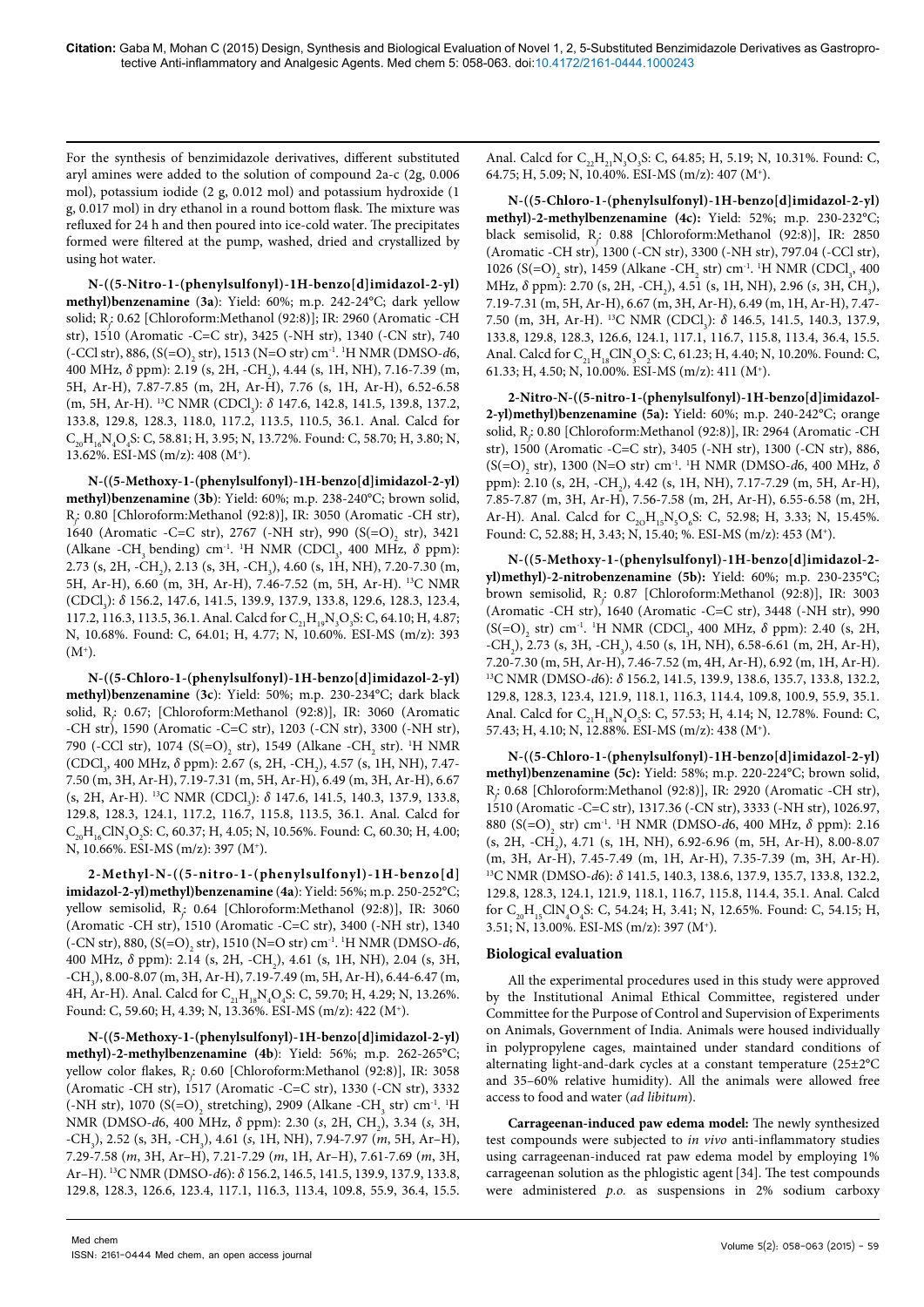methylcellulose (CMC), 30 min before the injection of the phlogistic agent, at a dose level of 100 mg/kg body weight. Indomethacin was used as a standard at a dose level of 50 mg/kg body weight. Groups of six SD rats of either sex were used in each experiment. The 2% sodium CMC was served as a control. The paw edema volume was measured with the help of plethysmograph by mercury displacement method at 0 h and 3 h (immediately after injection and 3h post injection of carrageenan). The % edema is shown in Table 1. The percent anti-inflammatory activity was calculated according to the formula as given below:

% edema=100- $[(1-Vt/Vc) \times 100]$ 

% reduction in edema= $(1-Vt/Vc) \times 100$ 

Vt and Vc is the edema volume in drug treated and control groups, respectively.

**Acetic acid-induced writhing assay:** The most active compounds (3b, 4b and 5b) emerged in the anti-inflammatory study were further tested for their analgesic potential by employing acetic acid-induced writhing assay [35]. Albino mice of either sex (20-25 g, body weight) were divided into control, standard and different test groups of six mice each. The control group was administered *p.o.*, with 2% sodium CMC, whereas standard and test compound groups were administered with acetyl salicylic acid and different test compounds, respectively at a dose level of 100 mg/kg suspended in 2% sodium CMC, 30 min before the *i.p.* injection of the acetic acid solution (0.6% v/v in distilled water) at a dose level of 1 ml/kg. The number of writhes per animal was recorded for 15 min. The analgesic activity was expressed as percentage of protection and the results are presented in Table 2.

% Protection=100- $[(Vt/Vc) \times 100]$ 

**Ulcerogenic assay:** SD rats of either sex weighing 150-200 g were divided into vehicle control, standard (indomethacin) and different test compound groups (n=6). The test compounds and indomethacin were administered orally in 2% sodium CMC orally at a dose of 100 and 50 mg/kg, respectively. After 6 h later, the rats were sacrificed, and their stomach was removed. Formal-saline (2% v/v) was then injected into the totally ligated stomach for storage overnight. The next day, the stomach were opened along the greater curvature, washed in warm water, and examined under 3-fold magnifier. The lengths of the longest diameters of the lesions were measured and summated to give a total lesion score (in mm) for each animal, the mean count for each group being calculated [36] and results are depicted in Table 3.

**Statistical analysis:** Statistical analysis of the biological activity of synthesized compounds on animals was performed by one-way variance (ANOVA) followed by Tukey's test; as "*p*" value of less than 0.05 was considered as statistically significant. All values were expressed as mean ± SEM. The SIGMASTAT, version 2.0 by Jandel Corporation was used for statistical analysis.

*In vitro* **Antioxidant activity:** The *in vitro* antioxidant activity for all the newly synthesized compounds was performed by FRAP assay based on the reduction of a colorless Fe<sup>3+</sup>-tripyridyltriazine complex into a blue-colored Fe<sup>2+</sup>-tripyridyltriazine complex [37]. The working FRAP reagent was prepared by mixing 10 ml of sodium acetate buffer (pH=3.6) with 1 ml of TPTZ (2,4,6-tri(2-pyridyl)-1,3,5-triazine) solution and 1 ml  $\text{FeCl}_3\text{.}6\text{H}_2\text{O}$  in a volume ratio of 10:1:1, respectively. The FRAP reagent was warmed to 37°C before being used and the assay was started by adding 228 μl of FRAP reagent into 96-well microtiterplate. The 12 μl of methanol as blank, test samples dissolved in methanol and ascorbic acid as standard dissolved in water, were taken into the wells. The reaction was allowed to run for 30 min and absorbance was read at 593 nm. The experiments were performed in triplicate and their

mean was calculated for each compound and the absorbance change was translated into FRAP value (in μM) by following formula:

FRAP value=[Sample<sub>Abs</sub> (30<sup>th</sup> min - 0<sup>th</sup> min)/Standard<sub>Abs</sub> (30<sup>th</sup> min - $0^{th}$  min)]  $\times$  conc of standard

Ferrous sulfate was used as standard at conc. 200 μM

 $0<sup>th</sup>$  min=blank methanol at  $0<sup>th</sup>$  min

Abs: Absorbance

**Drug-likeness properties:** A promising small molecule inhibitor should have properties similar to existing drugs. These properties are influenced by drug-like properties, i.e. lipophilicity, MW, HBD, hydrogen bond acceptors (HBA), PSA, molar volume (MV), molar refractivity (MR) and flexibility [38]. Drug-likeness properties of all the compounds were calculated by ACD/Labs software.

## **Results and Discussion**

#### **Synthesis of compounds**

A novel series of compounds are designed by taking cue from the structures of indomethacin and sulindac with the absence of acidic moiety while retaining the functional groups that are required to bind with cyclooxygenase enzyme. Most of the COX-2 inhibitors contain sulfone moiety and the oxygen of the [sulfone](http://en.wikipedia.org/wiki/Sulfone) group interacts

| Compound                        | % edema at 3 h (Mean ± SEM) | % reduction in edema |
|---------------------------------|-----------------------------|----------------------|
| Control                         | $100 \pm 3.59$              | 0.00                 |
| 3a                              | $74.63 \pm 4.43$            | 25.37                |
| 3b <sup>a</sup>                 | $59.70 \pm 2.99$            | 40.30 <sup>a</sup>   |
| 3c                              | $76.12 \pm 3.83$            | 23.88                |
| 4a                              | $71.64 \pm 3.27$            | 28.36                |
| 4b <sup>a</sup>                 | $53.73 \pm 4.62$            | 46.27 <sup>a</sup>   |
| 4c                              | $73.13 \pm 4.27$            | 26.87                |
| 5a                              | $74.63 \pm 8.23$            | 25.37                |
| 5b <sup>a</sup>                 | $68.66 \pm 3.78$            | 31.34a               |
| 5c                              | $79.10 \pm 4.86$            | 20.90                |
| <b>Indomethacin<sup>a</sup></b> | $52.24 \pm 4.27$            | 47.76 <sup>a</sup>   |

Values are mean ± standard error of mean (SEM) (n=6) a Statistically significant compared to control group (*p* ≤ 0.05) Data was analyzed by unpaired one-way ANOVA test

**Table 1:** Anti-inflammatory activity of tested compounds and Indomethacin.

| Compound                           | No. of wriths in 15 min (Mean ± SEM) | % Protection       |  |  |
|------------------------------------|--------------------------------------|--------------------|--|--|
| Control                            | $70.33 \pm 3.01$                     | 0.00               |  |  |
| 3b <sup>a</sup>                    | $30.33 \pm 3.40$                     | 56.87 <sup>a</sup> |  |  |
| 4b <sup>a</sup>                    | $27.17 \pm 5.02$                     | 61.37 <sup>a</sup> |  |  |
| 5b <sup>a</sup>                    | $36.50 \pm 2.65$                     | 48.10 <sup>a</sup> |  |  |
| Acetyl salicylic acid <sup>a</sup> | $25.67 \pm 1.45$                     | 63.51 <sup>a</sup> |  |  |

Values are mean ± SEM (n=6)

a Statistically significant compared to control group (*p* ≤ 0.05)

**Table 2:** Analgesic activity of tested compounds and Acetyl salicylic acid.

| Compound             | Lesion score (mm) (Mean ± SEM) |
|----------------------|--------------------------------|
| Control <sup>a</sup> | $1.0 \t 0.47$ <sup>a</sup>     |
| 3b <sup>a</sup>      | $16.33 \pm 1.59^{\circ}$       |
| 4bª                  | $14.67 \pm 1.68$ <sup>a</sup>  |
| $5b^a$               | $19.00 \pm 0.82$ <sup>a</sup>  |
| Indomethacin         | $30.67 \pm 1.85$               |

Values are mean ± SEM (n=6).

aStatistically significant compared to Indomethacin ( $p ≤ 0.05$ ).

**Table 3:** Ulcerogenic activity of tested compounds and Indomethacin.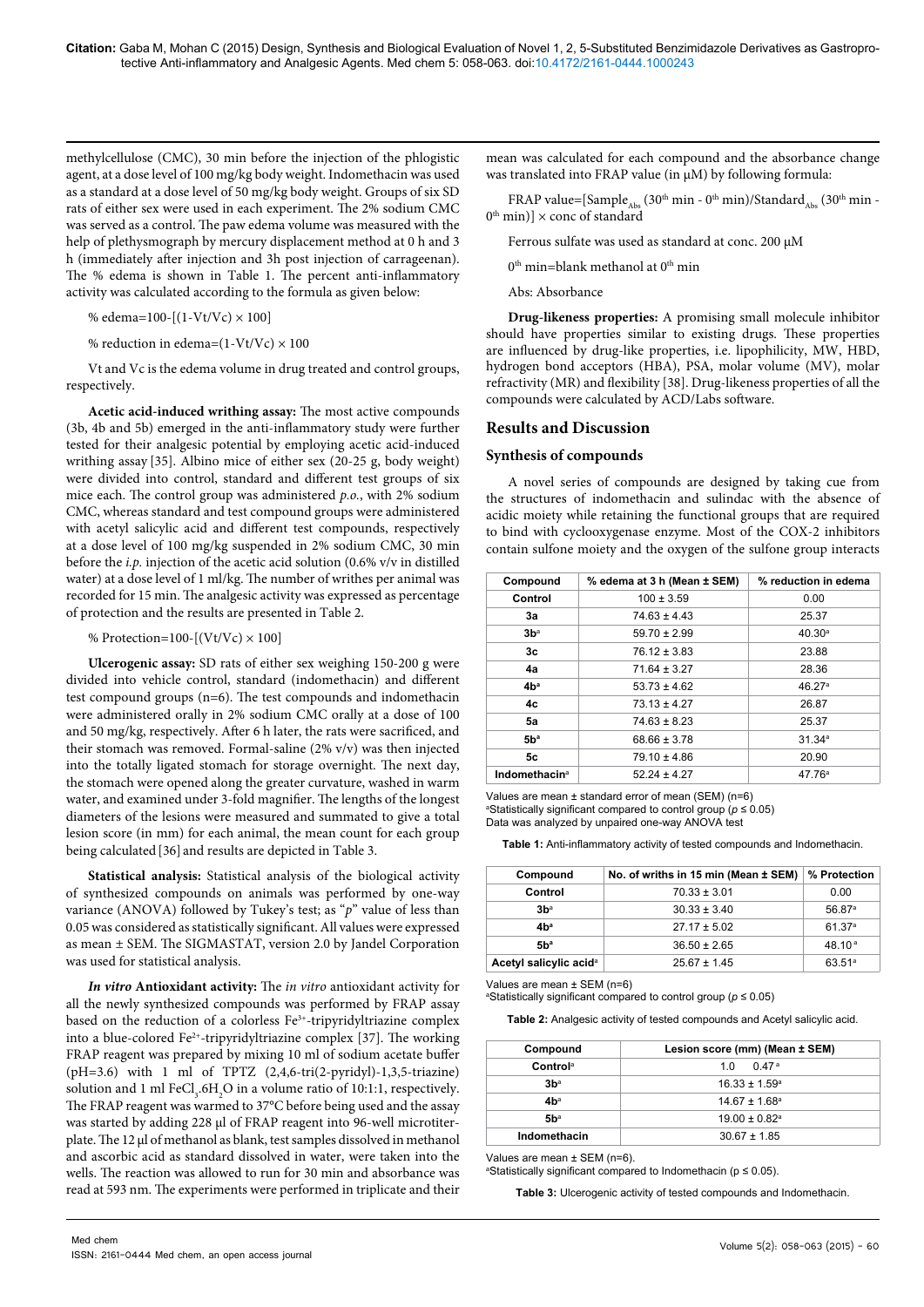with Hist90, Arg513, and Gln192 and forms hydrogen bonds with the enzyme pocket. Moreover, benzimidazole is recently emerged as pharmacophore of choice for anti-inflammatory analgesic action [24]. Inspired from abovementioned findings and with a new hope to develop gastroprotective NSAIDs, we designed novel 1, 2, 5-substitited benzimidazole derivatives (Figure 1). The synthetic strategy employed for the construction of novel benzimidazole derivatives is given in

Scheme 1. The compounds 1a, 1b and 1c were prepared according to the reported literature starting from *o*-phenylenediamine i.e. substituted with small activating  $(CH_3)$  and deactivating groups  $(NO_2, Cl)$  [25]. Sulfonylation of compounds 1a, 1b and 1c was done in the presence of dry pyridine and benzenesulfonyl chloride to give intermediate compound 2a, 2b and 2c [26], which were further reacted with aryl amines of choice to get target compounds 3a-c, 4a-c and 5a-c. The



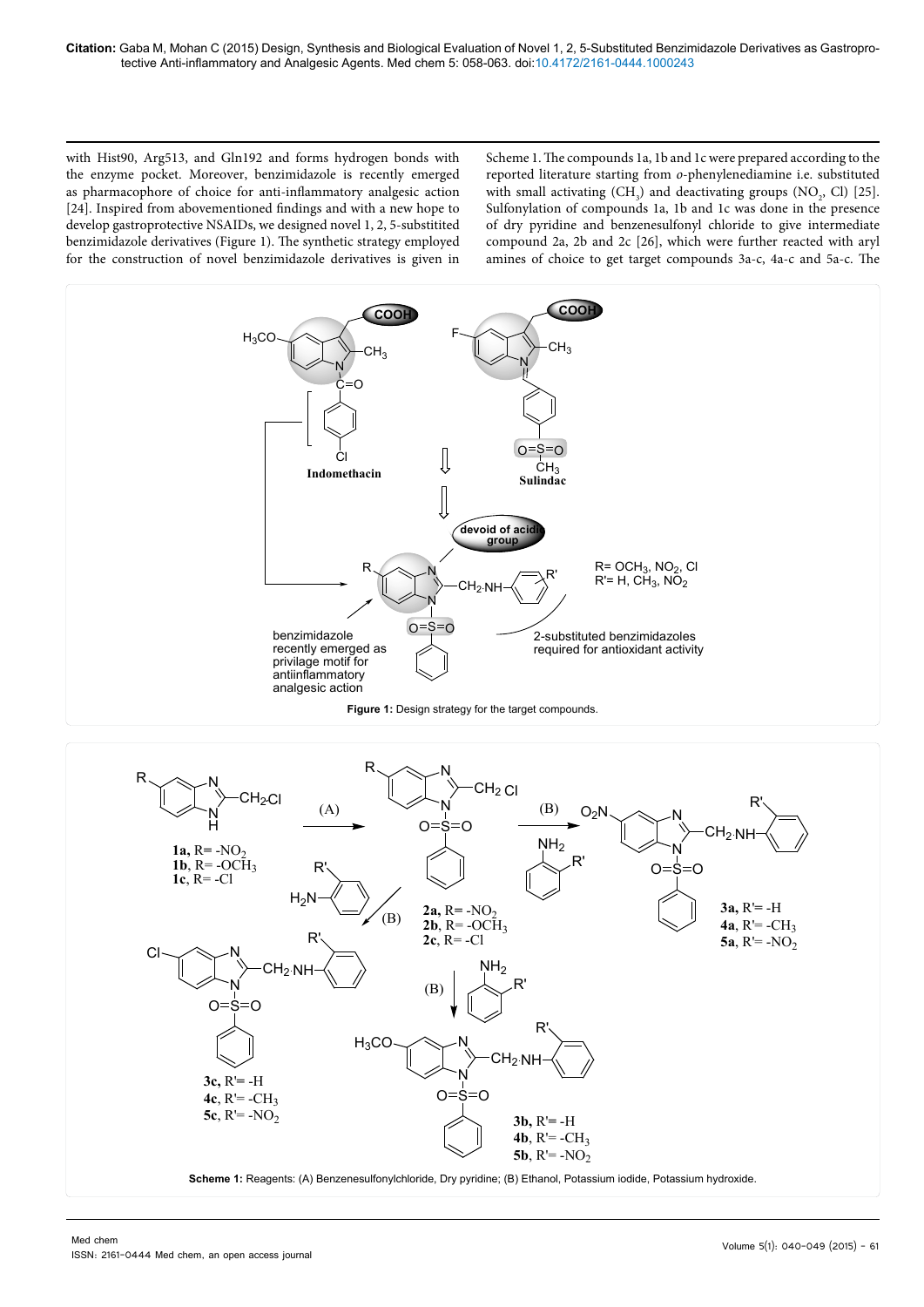purity of the compounds was achieved by column chromatographic separation using silica gel as stationary phase and chloroform: methanol as mobile phase.

# **Biological assays**

The entire series of newly synthesized benzimidazole derivatives were biologically tested in order to evaluate their pharmacological activity. The anti-inflammatory activity of all the test compounds was carried out in rats by the carrageenan-induced rat paw edema model test with interesting activity ranging from 20.90-46.27%. It is observed that the tested compounds 3b, 4b, and 5b with electron donating substituents exhibited significant reduction in edema, 3h post dosing of test compounds, i.e. 40.30, 46.27 and 31.34% comparable to standard drug indomethacin, which exhibited reduction in edema as 47.76% (Table 1). The test compounds 3b, 4b, and 5b that exhibited potent antiinflammatory activity were further selected to evaluate their analgesic activity. The compounds 3b, 4b, and 5b exhibited percentage protection as 56.87, 61.37 and 48.10% comparable to acetyl salicylic acid which was found to 63.51% against acetic acid-induced writhing test. The ulcerogenic potential of 3b, 4b and 5b was also studied in rats, which was appreciably lower than indomethacin. The mean lesion scores for the test compounds were 16.33, 14.67 and 19.00 mm when compared to indomethacin which was found to 30.67 mm. These findings suggest that the compounds 3b, 4b and 5b can produce less gastric ulceration and may be considered as safer for treating inflammatory conditions. The analgesic and ulcerogenic activity results are illustrated in Table 2 and Table 3, respectively.

It has been well known that local generation of various reactive oxygen species plays a significant role in the formation of gastric ulceration associated with NSAIDs therapy [27,28]. These observations indicate that NSAIDs with antioxidant activity could be a useful approach to prevent gastric ulcers. In present investigation, the antioxidant potential of all the newly synthesized compounds was accessed *in vitro* by Ferric reducing antioxidant power FRAP assay**.** The increase in absorbance is proportional to the antioxidant content. From the results, it is observed the compounds 3b, 4b and 5b were the most efficient compounds in FRAP assay with strongest ferric reductants FRAP values as 272.4, 325.6 and 230.6 μM (Table 4).

# **Drug-likeness properties**

The present study also attempts the calculation of drug-likeness properties of all the newly synthesised derivatives. Lipinski's Rule of five is a rule to predict high probability of success or failure due to druglikeness for molecules complying with 3 or more of the following [29]:

- High lipophilicity (expressed as log*P* less than 5)
- $\triangleright$  Molecular weight less than 500 g/mol
- Less than 5 hydrogen bond donors
- Eess than 10 hydrogen bond acceptors
- $\triangleright$  Molar refractivity should be between 40-130

The molecule's hydrophilicity can be reliably evaluated using its log*P* value (logarithm partition coefficient). Molecules with log*P*<5 and molecular weight (MW) of 500 or less are considered to the best candidates for better oral absorption. The newly synthesized derivatives have log*P* in the range of 3.2**-**4.7 and MW in the range of 393.4-453.4 g/mol indicates good bioavailability with less than 10 freely rotatable bonds [30,31]. The polar surface area (PSA) of all the derivatives is in the range of 72.3-164.0 shows their ability to permeate cell membranes [32]. Similarly, all the derivatives exhibited fewer than 6 hydrogen bond donors (HBD) are viable drug candidates with no violation of drug-likeness [33]. Drug-likeness properties of all newly synthesized compounds were assessed by using ACD/Labs software and the results are disclosed in Table 5.

| Compound                | Absorbance [Sample (12 µl) + FRAP Reagent (228 µl)] |       |          |          |        |          |               |            |
|-------------------------|-----------------------------------------------------|-------|----------|----------|--------|----------|---------------|------------|
|                         | 0 min                                               | 5 min | $10$ min | $15$ min | 20 min | $25$ min | <b>30 min</b> | Value (µM) |
| <b>Blank (Methanol)</b> | 0.063                                               | 0.064 | 0.065    | 0.065    | 0.066  | 0.066    | 0.073         | 3.643      |
| 3a                      | 0.063                                               | 0.199 | 0.217    | 0.230    | 0.339  | 0.345    | 0.497         | 158.106    |
| 3 <sub>b</sub>          | 0.063                                               | 0.284 | 0.312    | 0.311    | 0.328  | 0.335    | 0.811         | 272.495    |
| 3c                      | 0.063                                               | 0.118 | 0.129    | 0.138    | 0.147  | 0.155    | 0.32          | 93.625     |
| 4a                      | 0.063                                               | 0.100 | 0.118    | 0.133    | 0.145  | 0.154    | 0.452         | 141.712    |
| 4b                      | 0.063                                               | 0.074 | 0.104    | 0.141    | 0.247  | 0.283    | 0.957         | 325.683    |
| 4c                      | 0.063                                               | 0.079 | 0.087    | 0.091    | 0.095  | 0.098    | 0.299         | 85.974     |
| 5a                      | 0.063                                               | 0.338 | 0.422    | 0.844    | 0.920  | 1.015    | 0.15          | 31.694     |
| 5b                      | 0.063                                               | 0.102 | 0.115    | 0.129    | 0.137  | 0.142    | 0.696         | 230.601    |
| 5c                      | 0.063                                               | 0.079 | 0.087    | 0.094    | 0.097  | 0.101    | 0.249         | 67.760     |
| Ascorbic acid           | 0.063                                               | 1.782 | 1.818    | 1.861    | 1.912  | 1.960    | 1.009         | 344.627    |

**Table 4:** Ferric reducing antioxidant power of tested compounds and ascorbic acid.

| Compound       | MW (<500) | $LogP$ (<5) | $HBD$ (<5) | HBA $($ < 10) | MR (40-130) | <b>Number of</b><br>criteria met<br>(At least 3) | Freely<br>rotatable bonds | <b>PSA</b> | <b>MV</b> |
|----------------|-----------|-------------|------------|---------------|-------------|--------------------------------------------------|---------------------------|------------|-----------|
| 3a             | 408.4     | 3.2         |            | 8             | 110.0       | All                                              | 6                         | 118.1      | 286.1     |
| 3 <sub>b</sub> | 393.4     | 3.3         |            | 6             | 110.1       | All                                              | 6                         | 81.6       | 302.5     |
| 3c             | 397.8     | 5.7         |            | 5             | 108.9       | All                                              | 5                         | 72.3       | 290.2     |
| 4a             | 422.4     | 3.2         |            | 8             | 114.4       | All                                              | 6                         | 118.1      | 301.3     |
| 4b             | 407.4     | 3.3         |            | 6             | 114.5       | All                                              | 6                         | 81.6       | 317.7     |
| 4c             | 411.9     | 4.1         |            | 5             | 113.3       | All                                              | 5                         | 72.3       | 305.3     |
| 5a             | 453.4     | 3.8         |            | 11            | 115.6       | 4                                                | 7                         | 164.0      | 291.4     |
| 5b             | 438.4     | 3.9         |            | 9             | 115.8       | All                                              | 7                         | 127.4      | 307.8     |
| 5c             | 442.8     | 4.7         |            | 8             | 114.6       | All                                              | 6                         | 118.1      | 295.4     |
| Indomethacin   | 357.7     | 4.3         |            | 5             | 94.59       | All                                              | 4                         | 68.5       | 269.5     |

**Table 5:** Drug-likeness properties of benzimidazole derivatives.